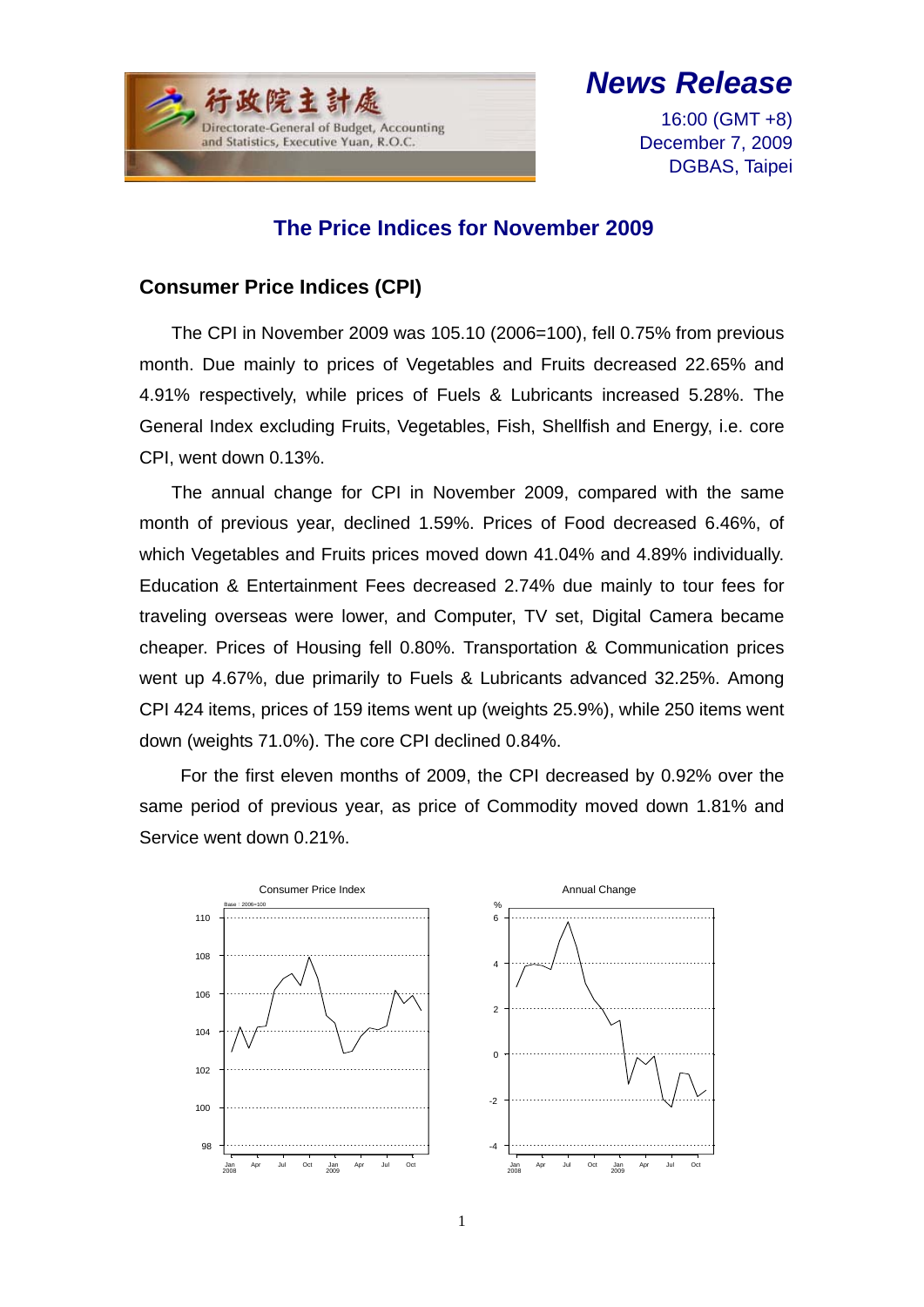#### **CPI-Living Necessaries**

The CPI-Living Necessaries was compiled basing on 424 CPI items. There are three kinds of CPI-Living Necessaries: Category A includes prices of Food, Water, Electricity & Gas Supply of Housing and Fuels & Lubricants of Transportation (190 items and 33.0% weights of CPI). Category B covers Category A and Education & Entertainment prices (244 items and 50.2% weights of CPI). Category C is the daily necessities, such as Food, Clothing, Water, Electricity & Gas, Fuels & Lubricants, Medical Care Services, and some items fall under segments of Communication and Personal Care Services (239 items and 42.7% weights of CPI).

The CPI-Living Necessaries in November 2009, compared with the previous month: Index of Category A was 111.07 (2006=100), decreased 1.96%, Category B was 107.19, declined 1.43% and Category C was 109.34, moved down 1.58%.

### **Wholesale Price Indices (WPI)**

The WPI in November 2009 was 104.95 (2006=100), rising 1.01% from previous month, due mainly to prices of Petroleum & Coal Products, Crude Petroleum and Natural Gas and Chemical Material moved up 5.96%, 5.90% and 3.40% separately. Domestic Sales Excluding Imports, Imports and Exports prices increased 0.59%, 1.79% and 0.61% individually.

The annual change of WPI in November 2009, comparing with the same month of 2008, increased 0.84%; due mainly to prices of Crude Petroleum and Natural Gas, Chemical Material and Petroleum & Coal Products moved up 39.96%, 15.02% and 13.47% respectively, while prices of Other Minerals Products went down 34.83%. Domestic Sales Excluding Imports and Imports prices rose 0.57%, 4.02% respectively, while Exports prices moved down 2.03%

For the first eleven months of 2009, the WPI decreased 9.92% compared with the same period of previous year, of which the Import and Export Price Index declined 11.09% and 7.31% separately.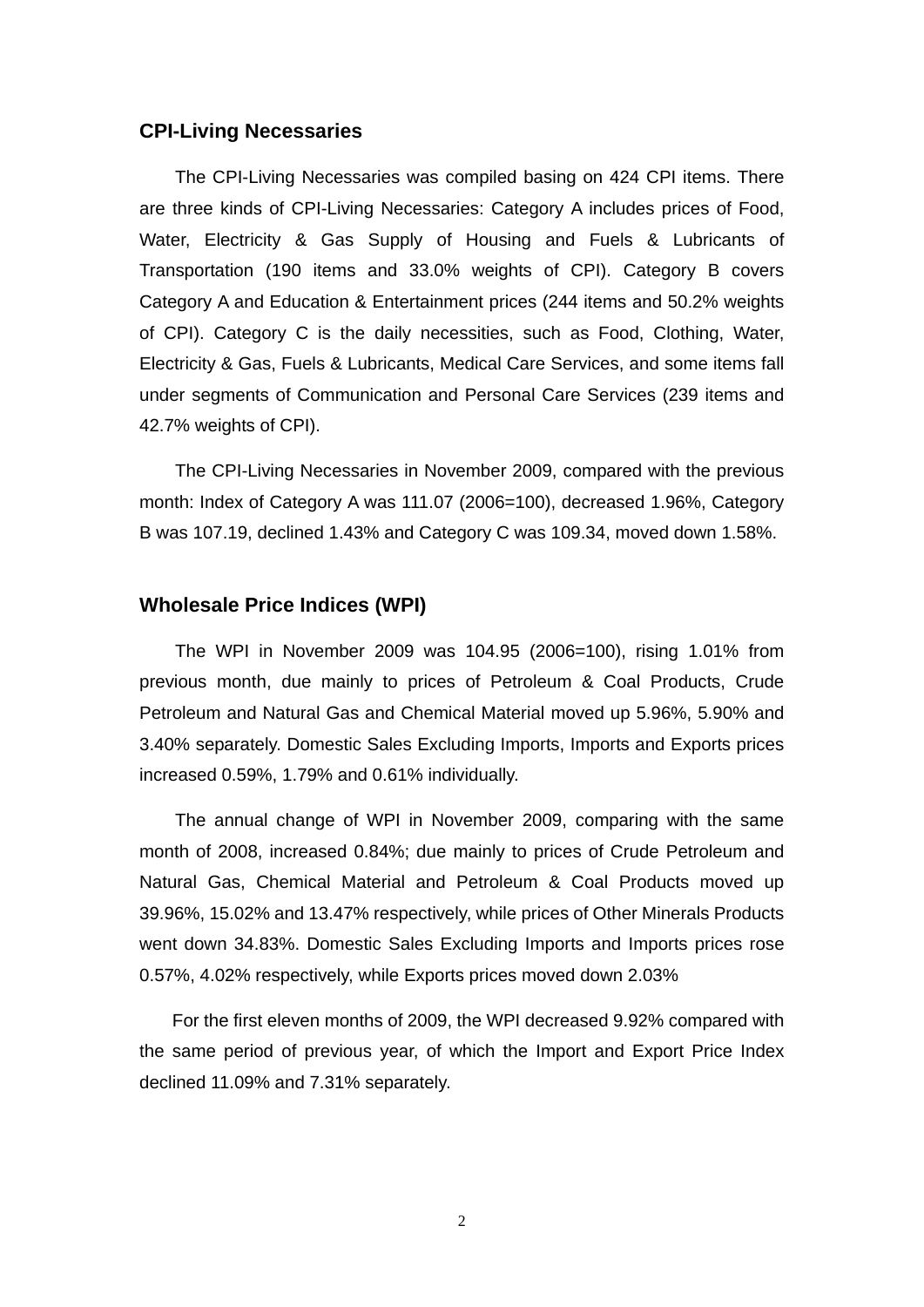

#### **Statistical Tables**

Table1 The Changes of Consumer Price Indices Table2 The Changes of Wholesale Price Indices Table3 The Changes of Import Price Indices Table4 The Changes of Export Price Indices

#### **For Further Information:**

*Statistics Database:* http://eng.stat.gov.tw/ *DGBAS* news releases on the Internet: http://eng.dgbas.gov.tw/ *Tel:* +886-2-23803449; *Fax:* +886-2-23803465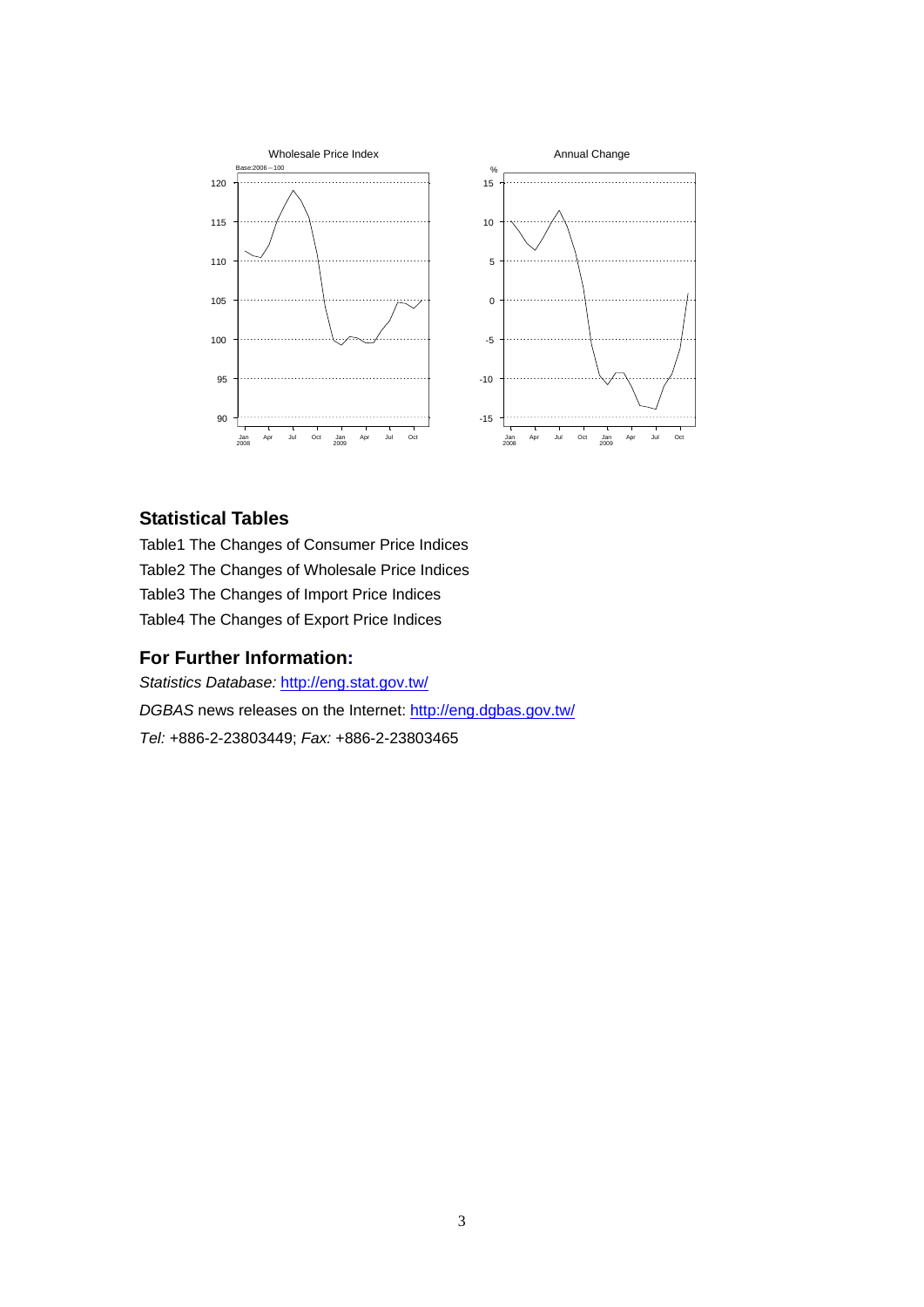#### Table 1 The Changes of Consumer Price Indices

Nov. 2009

|                                             | Weight           | Index of     | Compared | Compared        | The First Eleven   |
|---------------------------------------------|------------------|--------------|----------|-----------------|--------------------|
|                                             | $(\%0)$          | Nov. 2009    | with     | with the        | Months of 2009     |
|                                             |                  | $(2006=100)$ | Previous | Same            | Compared with      |
| Groups                                      |                  |              | Month    | Month of        | the Same Period    |
|                                             |                  |              | $(\% )$  | Previous        | of Previous Year   |
|                                             |                  |              |          | Year $(\% )$    | (%)                |
|                                             |                  |              |          |                 |                    |
| General Index                               | 1,000.00         | 105.10       | $-0.75$  | $-1.59$         | $-0.92$            |
| <b>Basic Group</b>                          |                  |              |          |                 |                    |
| 1. Food                                     | 260.82           | 111.28       | $-3.20$  | $-6.46$         | $-0.15$            |
| Meat                                        | 23.08            | 118.10       | $-0.50$  | $-0.96$         | $-0.35$            |
| Fish & Shellfish                            | 16.71            | 124.13       | $-1.74$  | 2.43            | 4.59               |
| Vegetables                                  | 24.81            | 97.83        | $-22.65$ | $-41.04$        | $-9.32$            |
| Fruits                                      | 27.59            | 108.91       | $-4.91$  | $-4.89$         | $-6.12$            |
| 2. Clothing                                 | 41.72            | 113.78       | 0.23     | 1.94            | $-0.33$            |
| Garments                                    | 26.97            | 115.85       | 0.29     | 1.19            | $-1.18$            |
| 3. Housing                                  | 279.47           | 101.77       | $-0.07$  | $-0.80$         | $-0.34$            |
| <b>Residential Rent</b>                     | 185.40           | 100.50       | 0.00     | $-0.42$         | $-0.22$            |
| Household Keeping Services                  | 14.53            | 95.91        | $-3.45$  | $-0.45$         | $-0.25$            |
| Water, Electricity & Gas Supply             | 36.87            | 107.19       | 0.98     | $-1.32$         | $-0.89$            |
| 4. Transportation & Communication           | 140.42           | 102.65       | 1.30     | 4.67            | $-4.88$            |
| Fuels & Lubricants                          | 32.55            | 114.79       | 5.28     | 32.25           | $-13.70$           |
| Transportation & Communication Services     | 80.30            | 100.64       | $-0.14$  | $-2.00$         | $-0.90$            |
| and Vehicle Parts                           |                  |              |          |                 |                    |
| 5. Medicines & Medical Care                 | 47.41            | 106.83       | $-0.01$  | 0.16            | 0.63               |
| Medical Care Services                       | 33.02            | 103.20       | $-0.01$  | 1.32            | 1.04               |
| Medicines & Health Food                     | 10.62            | 120.73       | $-0.13$  | $-2.27$         | 0.03               |
| 6. Education & Entertainment                | 171.48           | 99.05        | $-0.26$  | $-2.74$         | $-1.70$            |
| <b>Educational Expense</b>                  | 111.25           | 98.73        | $-0.04$  | $-1.81$         | $-0.93$            |
| Entertainment Expense                       | 60.22            | 99.61        | $-0.66$  | $-4.36$         | $-3.06$            |
| 7. Miscellaneous                            | 58.68            | 108.22       | 0.55     | 4.61            | 2.68               |
| Tobacco & Betelnut                          | 14.65            | 125.72       | 0.58     | 21.56           | 9.49               |
| <b>Personal Care Services</b>               | 14.78            | 99.78        | 3.20     | $-0.46$         | $-0.55$            |
| Commodity and Service Groups                | 437.11           | 108.11       | $-1.49$  | $-2.22$         | $-1.81$            |
| 1. Commodity                                |                  | 105.62       | 0.81     | 2.90            | $-2.61$            |
| (Excluding Food)                            | 264.95<br>299.12 | 111.51       | $-2.11$  |                 |                    |
| Non-durable Consumer Goods                  | 126.96           | 111.15       | 1.52     | $-2.18$<br>8.47 | $-1.46$<br>$-2.55$ |
| (Excluding Food)                            | 62.85            | 108.72       | 0.18     | 0.12            | $-0.32$            |
| Semi-durable Consumer Goods                 | 75.14            | 92.61        | $0.01\,$ | $-4.57$         | $-4.74$            |
| <b>Durable Consumer Goods</b><br>2. Service | 562.89           | 102.52       | $-0.15$  | $-1.09$         | $-0.21$            |
| Food                                        | 88.66            | 110.25       | $-0.25$  | $-1.54$         | 0.89               |
| Housing                                     | 209.54           | 100.18       | $-0.24$  | $-0.50$         | $-0.31$            |
| Transportation & Communication              | 76.99            | 100.17       | $-0.14$  | $-2.05$         | $-1.03$            |
| Medical Care                                | 33.02            | 103.20       | $-0.01$  | 1.32            | 1.04               |
| Education & Entertainment                   | 129.64           | 103.24       | $-0.34$  | $-1.84$         | $-0.65$            |
| Miscellaneous                               | 23.83            | 99.64        | 2.00     | $-0.26$         | $-0.39$            |
| Special Groups                              |                  |              |          |                 |                    |
| General Index Excluding Fruits & Vegetables | 947.60           | 105.16       | 0.08     | 0.14            | $-0.54$            |
| General Index Excluding Food                | 739.18           | 102.81       | 0.21     | 0.40            | $-1.22$            |
| General Index Excluding Fruits, Vegetables, |                  |              |          |                 |                    |
| Fish, Shellfish & Energy                    | 866.64           | 104.34       | $-0.13$  | $-0.84$         | $-0.08$            |

Note : Due to late reports and corrections by respondents all data are subject to revision 3 months after original publication.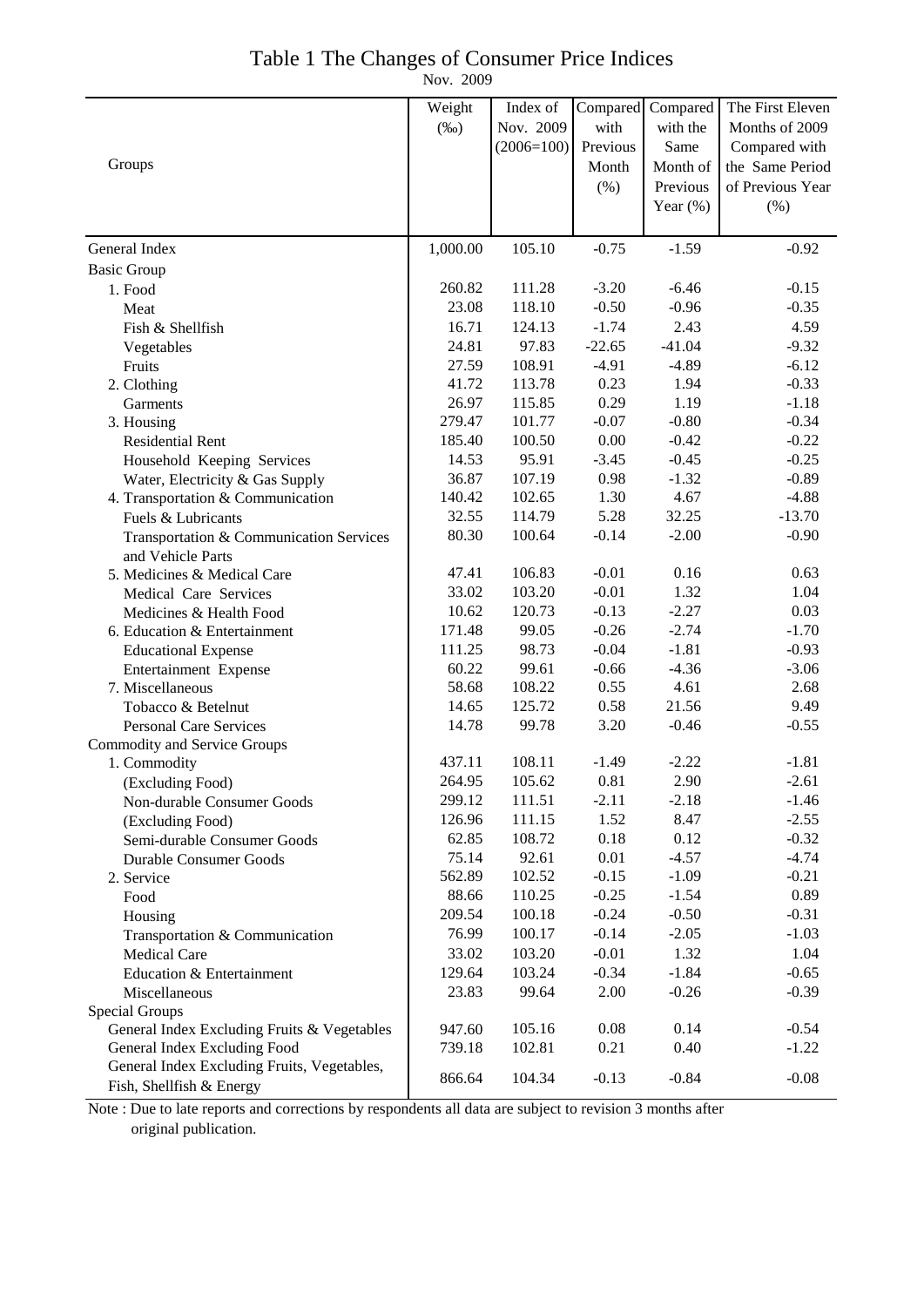### Table 2 The Changes of Wholesale Price Indices

Nov. 2009

| Groups                                           | Weight   | Index of Nov. | Compared | Compared    | The First Eleven |
|--------------------------------------------------|----------|---------------|----------|-------------|------------------|
|                                                  | $(\%0)$  | 2009          | with     | with the    | Months of 2009   |
|                                                  |          | $(2006=100)$  | Previous | Same        | Compared with    |
|                                                  |          |               | Month    | Month of    | the Same Period  |
|                                                  |          |               | (%)      | Previous    | of Previous Year |
|                                                  |          |               |          | Year $(\%)$ | (% )             |
| General Index                                    | 1,000.00 | 104.95        | 1.01     | 0.84        | $-9.92$          |
| <b>Domestic Sales Excluding Imports</b>          | 307.86   | 106.82        | 0.59     | 0.57        | $-11.35$         |
| Imports                                          | 327.09   | 111.92        | 1.79     | 4.02        | $-11.09$         |
| Exports                                          | 365.05   | 95.56         | 0.61     | $-2.03$     | $-7.31$          |
| <b>Basic Group</b>                               |          |               |          |             |                  |
| 1. Agriculture, Forestry, Fishing and Animal     | 27.15    | 121.73        | $-2.93$  | $-8.40$     | $-7.24$          |
| <b>Husbandry Products</b>                        |          |               |          |             |                  |
| (1) Farm Products                                | 12.87    | 115.09        | $-5.09$  | $-17.70$    | $-14.54$         |
| (2) Poultry & Livestock Products                 | 6.60     | 126.41        | $-0.87$  | 0.90        | $-2.95$          |
| (3) Forest Products                              | 0.41     | 102.82        | 1.79     | $-15.57$    | $-12.05$         |
| (4) Fishery Products                             | 7.27     | 128.52        | $-1.28$  | 2.57        | 3.18             |
| 2. Quarrying and Minerals Products               | 57.59    | 126.65        | 4.87     | 13.01       | $-28.79$         |
| (1) Crude Petroleum and Natural Gas              | 45.78    | 124.79        | 5.90     | 39.96       | $-34.44$         |
| (2) Sand, Stone and Clay Quarrying               | 2.56     | 108.39        | $-2.54$  | $-12.96$    | $-9.96$          |
| (3) Other Minerals Products                      | 9.25     | 144.97        | 2.34     | $-34.83$    | $-10.20$         |
| 3. Manufacturing Products                        | 890.99   | 101.84        | 0.87     | 0.34        | $-8.78$          |
| $(1)$ Foods                                      | 18.50    | 120.98        | 0.86     | 0.72        | $-3.14$          |
| (2) Beverages                                    | 5.34     | 102.79        | 0.05     | $-0.07$     | 0.86             |
| (3) Tobaccos                                     | 2.49     | 117.08        | 0.01     | 13.43       | 8.36             |
| (4) Textile Products                             | 21.67    | 108.49        | 1.22     | 0.24        | 0.45             |
| (5) Wearing Apparel and Clothing Accessories     | 4.65     | 99.07         | 0.21     | $-1.42$     | 3.82             |
| (6) Leather, Fur and Related Products            | 4.97     | 105.60        | 0.48     | $-2.21$     | $-0.64$          |
| (7) Wood and Bamboo Products                     | 2.15     | 106.68        | 0.43     | $-7.99$     | $-2.62$          |
| (8) Pulp, Paper, Paper Products & Printed Matter | 15.11    | 109.96        | 1.00     | $-3.31$     | $-9.02$          |
| (9) Petroleum & Coal Products                    | 54.63    | 116.70        | 5.96     | 13.47       | $-28.84$         |
| (10)Chemical Material                            | 91.92    | 102.26        | 3.40     | 15.02       | $-21.68$         |
| (11) Chemical Products and Medical Goods         | 28.00    | 109.04        | 0.24     | $-2.89$     | 2.92             |
| (12) Rubber & Plastic Products                   | 22.42    | 111.66        | 0.31     | $-1.27$     | 2.22             |
| (13) Non-metallic Mineral Products               | 13.93    | 110.33        | $-0.07$  | $-8.07$     | 0.06             |
| $(14)$ Basic Metal                               | 84.77    | 105.33        | 1.43     | $-3.52$     | $-29.46$         |
| (15) Fabricated Metal Products                   | 42.26    | 108.05        | $-0.68$  | $-8.14$     | $-10.91$         |
| (16) Electronic Parts and Components             | 261.17   | 82.87         | $-0.67$  | $-1.51$     | $-1.47$          |
| (17) Computer, Electronic and Optical Products   | 64.22    | 84.78         | 0.06     | $-4.96$     | 0.23             |
| (18) Electrical Equipment                        | 34.70    | 106.61        | 0.92     | 3.07        | $-4.38$          |
| (19) Machinery and Equipment                     | 67.61    | 111.68        | 0.49     | $-0.86$     | 7.01             |
| (20)Transport Equipment and Parts                | 34.78    | 108.38        | $-0.29$  | 0.19        | 4.90             |
| (21) Furniture and Fixtures                      | 5.20     | 106.88        | $-0.03$  | $-6.25$     | 2.81             |
| (22) Miscellaneous Products                      | 10.51    | 106.35        | 0.62     | $-3.48$     | 4.05             |
| 4. Water Supply, Electricity & Gas               | 24.28    | 123.71        | 0.88     | 0.33        | 9.43             |
| By Stage of Processing                           |          |               |          |             |                  |
| 1.Raw Materials                                  | 138.48   | 123.30        | 4.04     | 12.53       | $-24.72$         |
| 2. Intermediate Materials                        | 356.29   | 107.10        | 0.61     | $-0.58$     | $-9.71$          |
| 3. Finished Goods                                | 140.17   | 108.37        | $-0.16$  | $-0.05$     | 2.17             |
| (1) Capital Goods                                | 53.38    | 109.62        | 0.51     | 1.27        | 7.59             |
| (2) Consumer Goods                               | 86.79    | 107.12        | $-0.58$  | $-0.85$     | $-0.98$          |
| Special Groups                                   |          |               |          |             |                  |
| <b>Domestic Sales</b>                            | 634.95   | 109.20        | 1.21     | 2.34        | $-11.21$         |
| <b>Domestic Products</b>                         | 672.91   | 101.47        | 0.60     | $-0.78$     | $-9.29$          |
| Non-Heavy Chemical Industrial Products           | 166.01   | 108.97        | 0.55     | $-1.89$     | $-0.12$          |
| Heavy Chemical Industrial Products               | 724.98   | 100.25        | 0.95     | 0.94        | $-10.82$         |

Note:Due to late reports and corrections by respondents all data are subject to revision 3 months after original publication.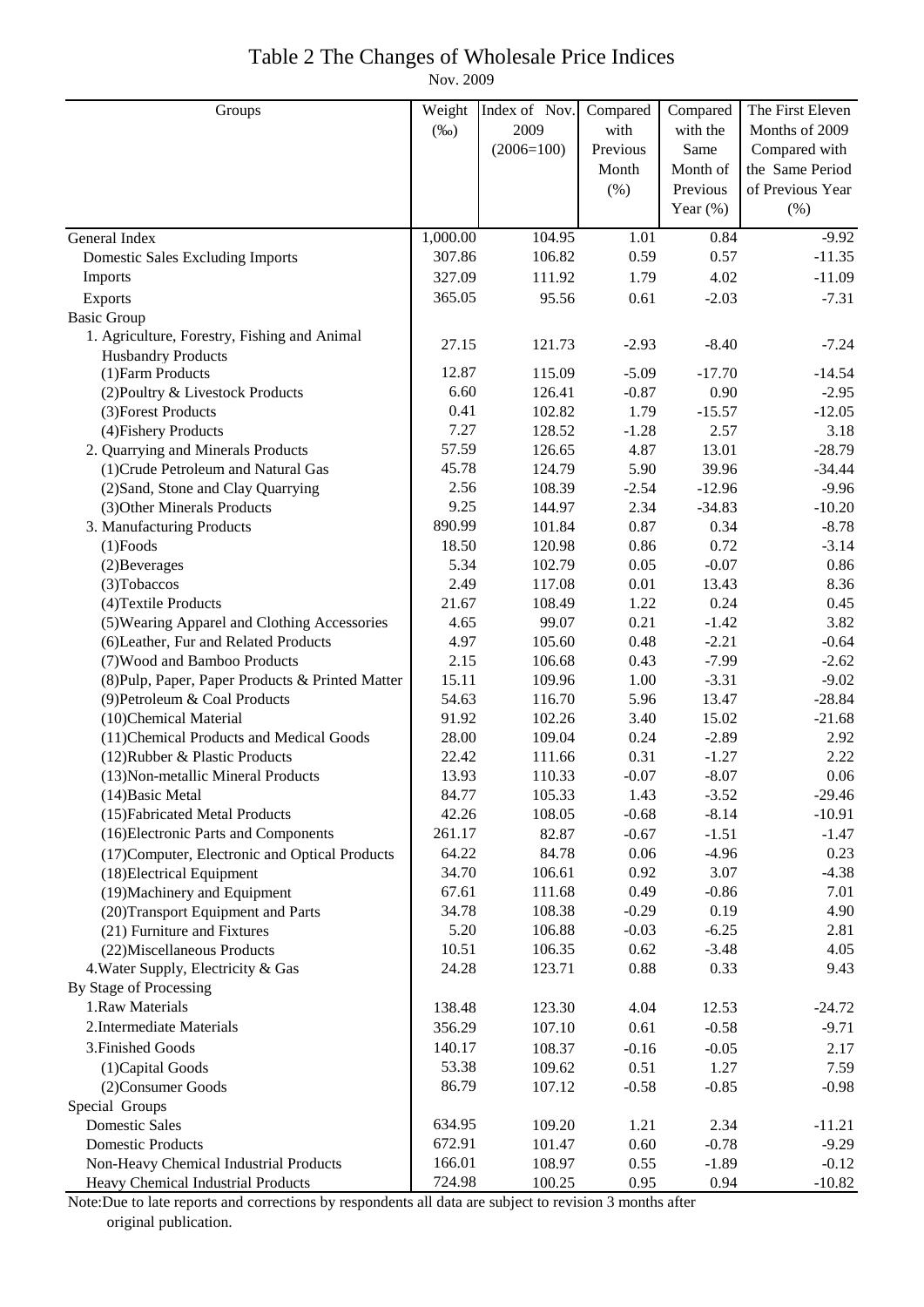## Table 3 The Changes of Import Price Indices

Nov. 2009

|                                                       | Weight<br>$(\%0)$ | Index of<br>Nov. 2009 | Compared<br>with          | Compared<br>with the                        | The First<br>Eleven                                                                    |
|-------------------------------------------------------|-------------------|-----------------------|---------------------------|---------------------------------------------|----------------------------------------------------------------------------------------|
| Groups                                                |                   | $(2006=100)$          | Previous<br>Month<br>(% ) | Same<br>Month of<br>Previous<br>Year $(\%)$ | Months of<br>2009<br>Compared<br>with the<br>Same Period<br>of Previous<br>Year $(\%)$ |
| Basic Group (on N.T.D. Basis)                         |                   |                       |                           |                                             |                                                                                        |
| General Index                                         | 1,000.00          | 111.92                | 1.79                      | 4.02                                        | $-11.09$                                                                               |
| 1. Animal, Vegetable Products & Prepared<br>Foods     | 34.64             | 130.54                | 2.37                      | 1.18                                        | $-11.25$                                                                               |
| 2. Mineral Products & Nonmetallic Mineral<br>Products | 208.51            | 128.66                | 4.73                      | 14.97                                       | $-27.85$                                                                               |
| 3. Textiles & Textile Articles                        | 13.85             | 109.87                | 1.90                      | 1.37                                        | 2.61                                                                                   |
| 4. Wood, Paper, Pulp & Articles Thereof               | 17.93             | 108.13                | 1.20                      | $-6.78$                                     | $-8.97$                                                                                |
| 5.Chemicals, Plastics, Rubber & Articles<br>Thereof   | 147.68            | 109.51                | 2.13                      | 4.38                                        | $-9.18$                                                                                |
| 6. Primary Metals & Articles Thereof                  | 118.38            | 104.77                | 2.23                      | $-0.95$                                     | $-28.90$                                                                               |
| 7. Machinery, Optical & Precision Instruments         | 166.28            | 114.03                | 0.64                      | 2.17                                        | 9.83                                                                                   |
| 8. Electronic Machinery                               | 258.41            | 89.01                 | $-0.78$                   | $-1.14$                                     | 3.68                                                                                   |
| 9. Transportation Equipment & Parts                   | 21.11             | 121.57                | 0.55                      | 4.77                                        | 11.81                                                                                  |
| 10. Miscellaneous Products                            | 13.21             | 114.72                | 0.99                      | 2.22                                        | 1.34                                                                                   |
| Basic Group (on U.S.D. Basis)                         |                   |                       |                           |                                             |                                                                                        |
| General Index                                         | 1,000.00          | 112.65                | 1.73                      | 6.50                                        | $-15.83$                                                                               |
| 1. Animal, Vegetable Products & Prepared<br>Foods     | 34.64             | 131.41                | 2.31                      | 3.59                                        | $-15.97$                                                                               |
| 2. Mineral Products & Nonmetallic Mineral<br>Products | 208.51            | 129.44                | 4.66                      | 17.69                                       | $-31.77$                                                                               |
| 3. Textiles & Textile Articles                        | 13.85             | 110.57                | 1.84                      | 3.78                                        | $-2.77$                                                                                |
| 4. Wood, Paper, Pulp & Articles Thereof               | 17.93             | 108.84                | 1.13                      | $-4.57$                                     | $-13.73$                                                                               |
| 5.Chemicals, Plastics, Rubber & Articles<br>Thereof   | 147.68            | 110.23                | 2.06                      | 6.86                                        | $-13.98$                                                                               |
| 6. Primary Metals & Articles Thereof                  | 118.38            | 105.52                | 2.17                      | 1.39                                        | $-32.79$                                                                               |
| 7. Machinery, Optical & Precision Instruments         | 166.28            | 114.74                | 0.59                      | 4.59                                        | 4.10                                                                                   |
| 8. Electronic Machinery                               | 258.41            | 89.58                 | $-0.84$                   | 1.21                                        | $-1.75$                                                                                |
| 9. Transportation Equipment & Parts                   | 21.11             | 122.32                | 0.48                      | 7.25                                        | 6.02                                                                                   |
| 10. Miscellaneous Products                            | 13.21             | 115.44                | 0.92                      | 4.65                                        | $-3.99$                                                                                |

Note: Due to late reports and corrections by respondents all data are subject to revision 3 months after original publication.